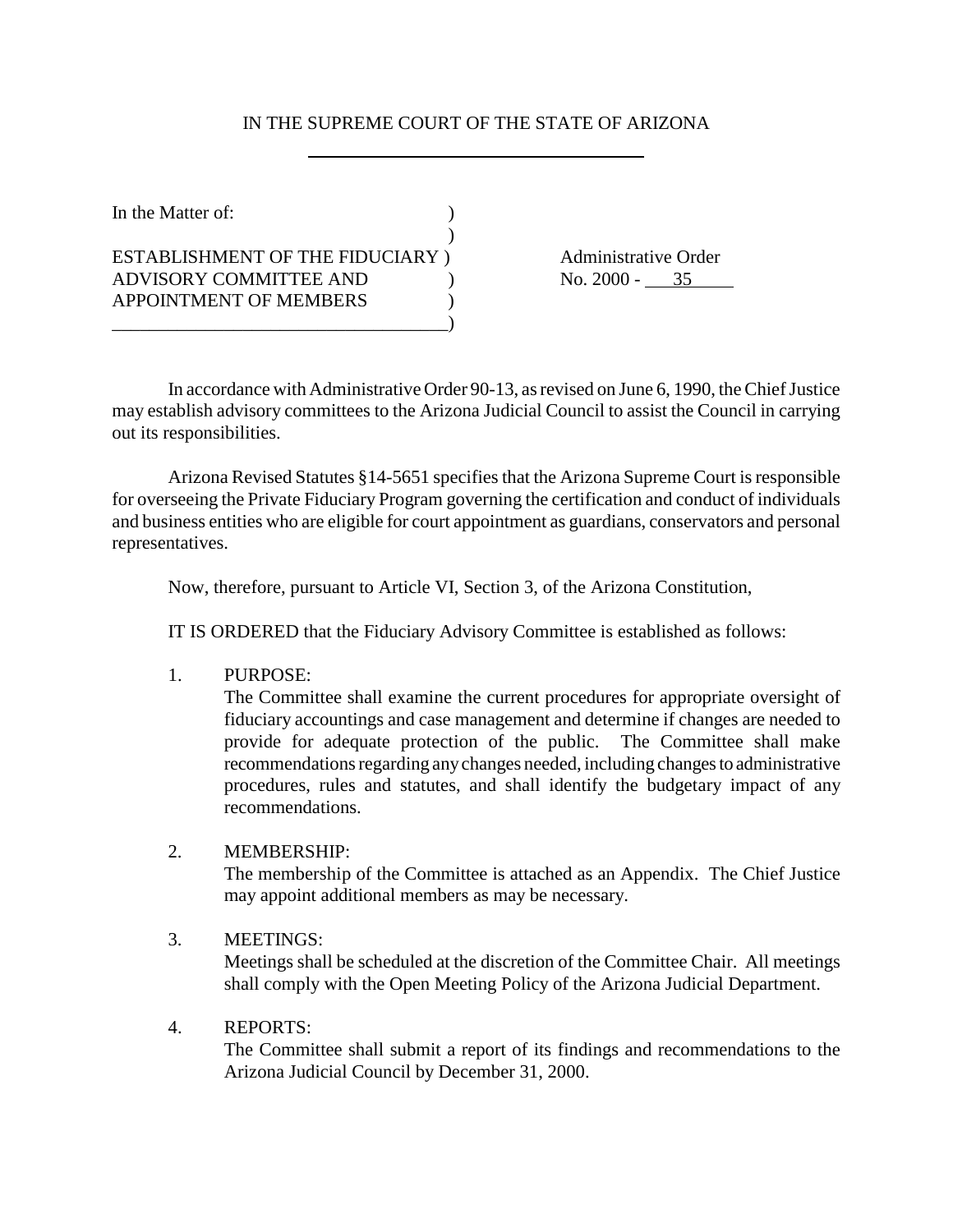# 5. STAFF:

The Administrative Office of the Courts shall provide staff for the Committee and, as feasible, may conduct or coordinate research as requested by the Committee.

Dated this  $19<sup>th</sup>$  day of June , 2000.

THOMAS A ZLAKET Chief Justice

\_\_\_\_\_\_\_\_\_\_\_\_\_\_\_\_\_\_\_\_\_\_\_\_\_\_\_\_\_\_